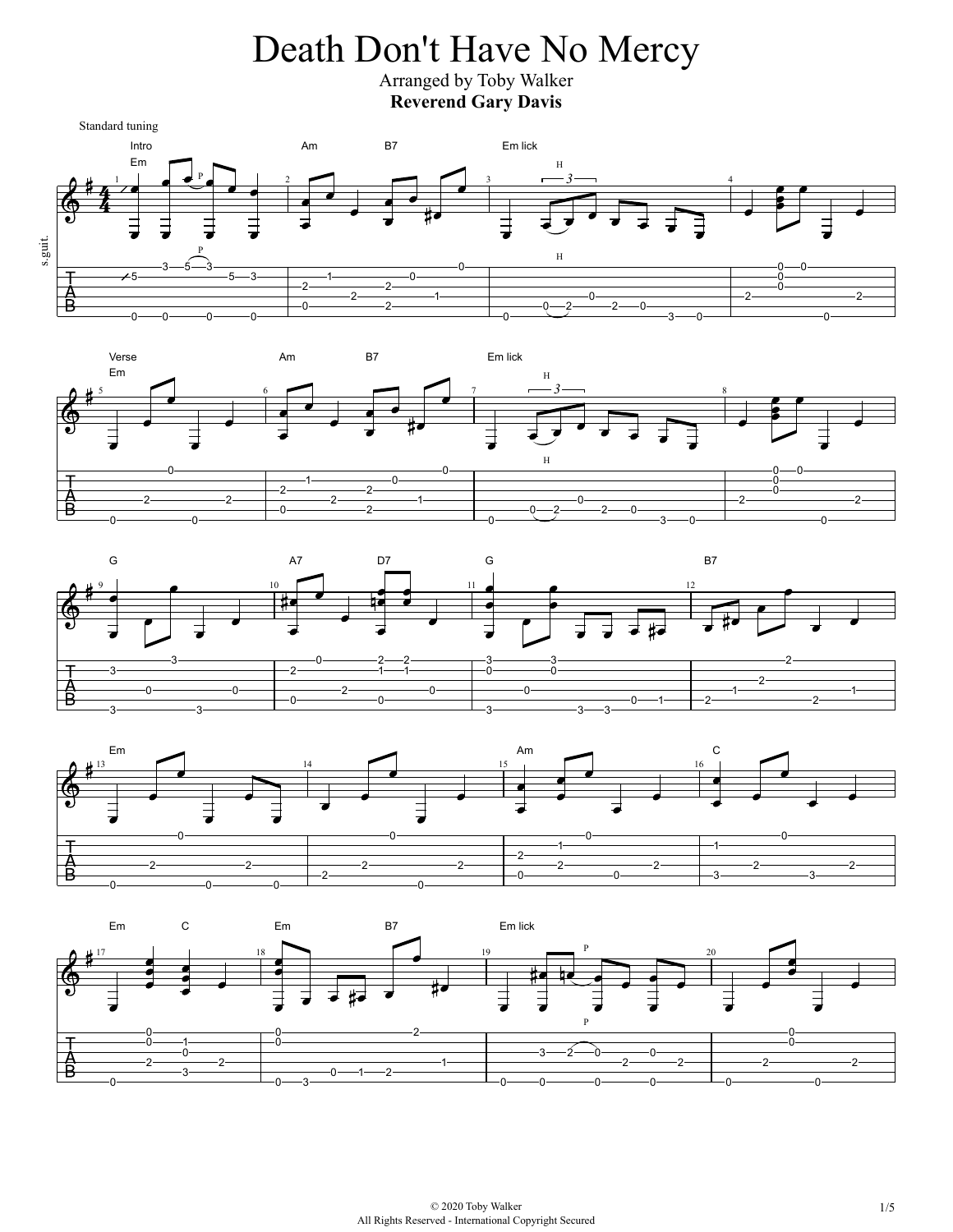







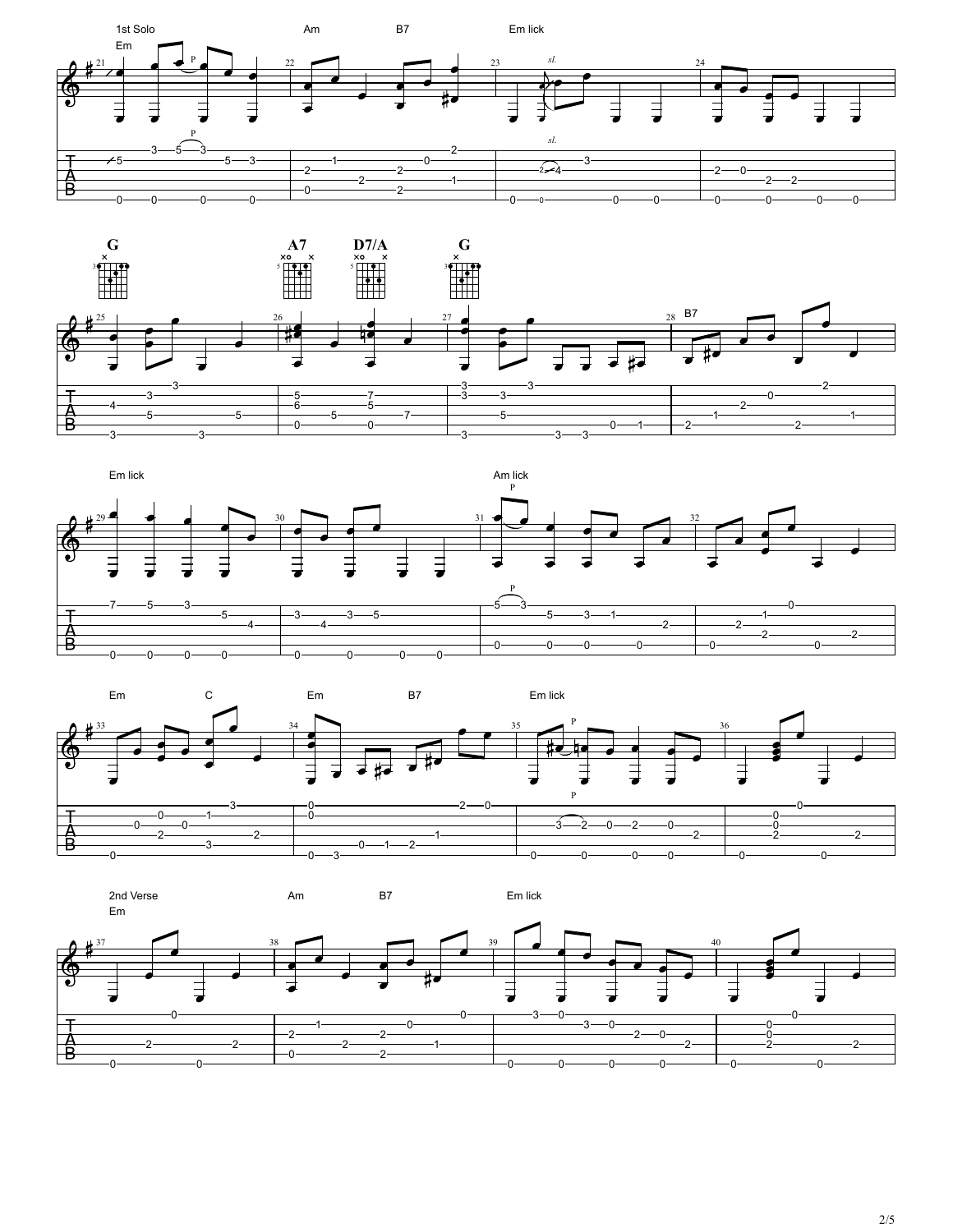







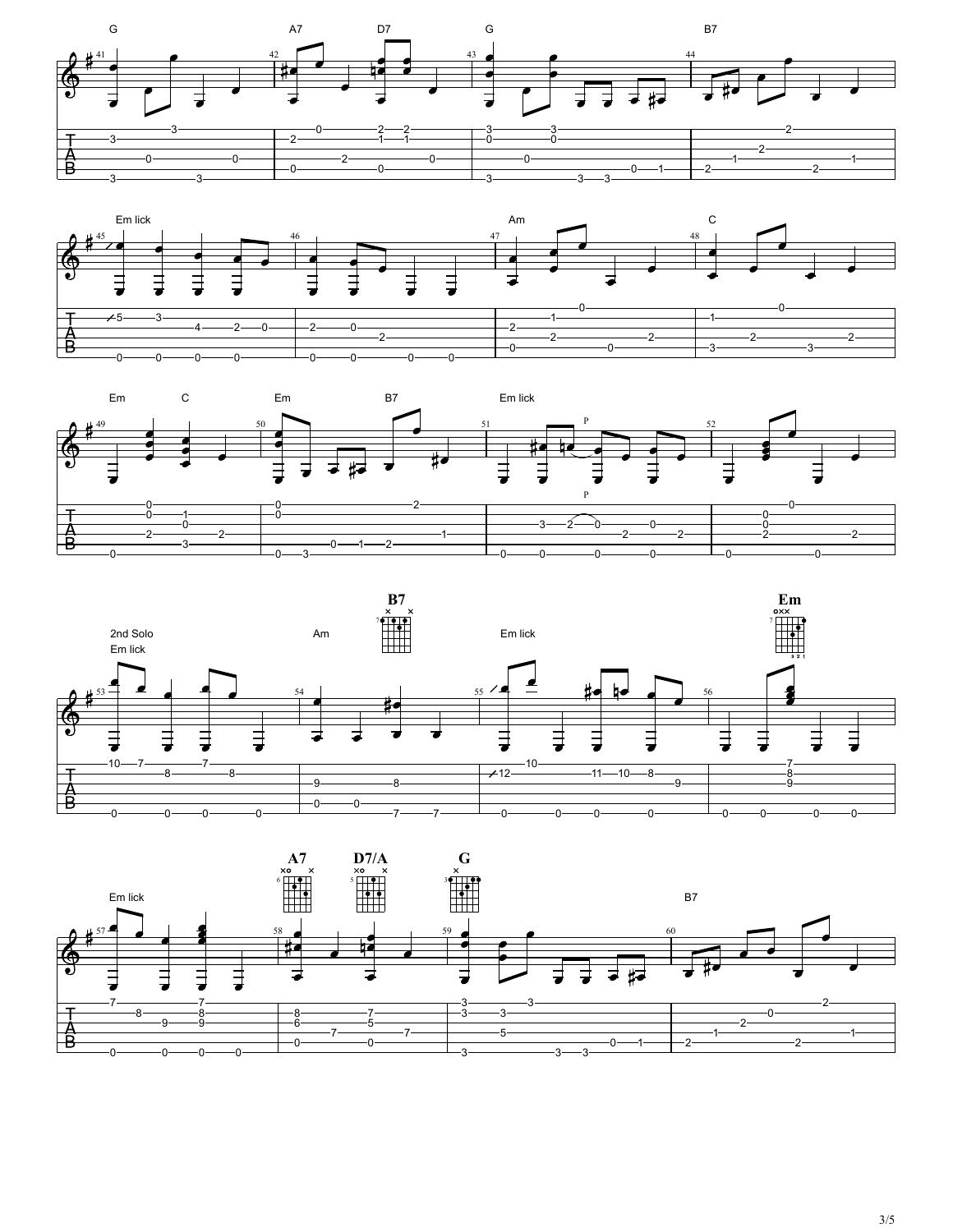









| <b>FG</b> |  |
|-----------|--|
|           |  |
|           |  |
|           |  |
|           |  |
|           |  |
|           |  |
|           |  |
| –         |  |